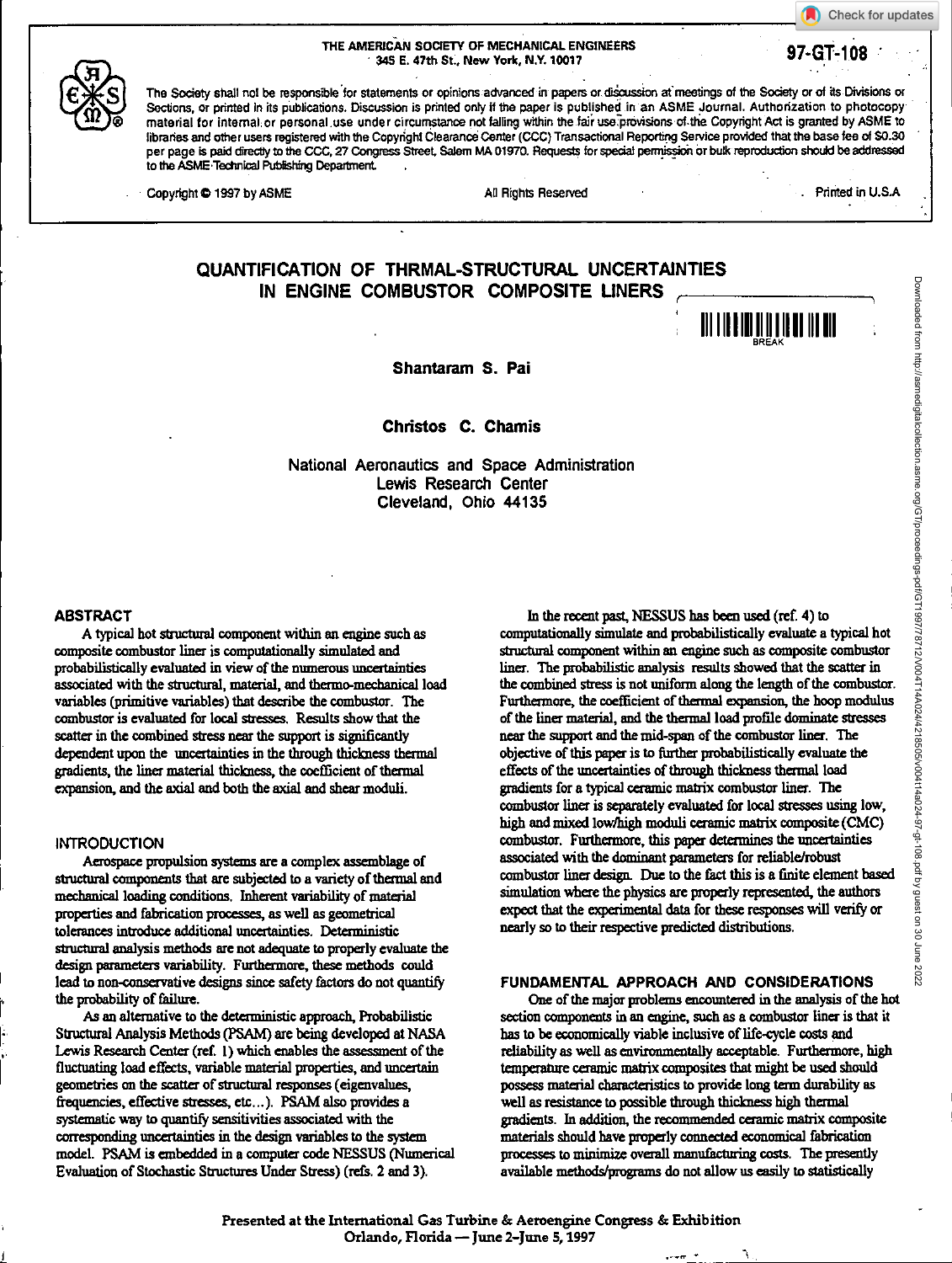quantify the uncertainties in the above described design parameters. Therefore, using the NESSUS code, dominant parameters can be identified to achieve acceptable vibration frequency values, buckling loads, and combined stress values..

# FINITE ELEMENT MODEL

A three dimensional preliminary configuration of a typical hot section component such as combustor liner is computationally simulated by using bilinear isoparametric variable-thickness shell element based on Reissner-Mindlin plate and shell theories (see Fig. 1). The element is a four-noded quadrilateral in three dimensional space. Initially, the liner is composed of a typical low modulus ceramic matrix composite material (SiC/SiC). In the subsequent analysis the liner is composed of high modulus ceramic matrix composite material (SiC/SiC). For the final analysis, the low modulus composite material is used only in the vicinity of the left hand side support, whereas for the remaining length of the liner, high modulus is used. As shown in Fig. 1, the combustor liner is exposed to uniform pressure loading and variable thermal loading. In addition through liner thickness thermal gradient is also considered during the analysis. In the initial finite element analysis it was assumed that all the nodes at the support locations were allowed to freely expand both in radial and circumferential directions. However, all other nodes along its length were assumed to rotate freely and displace in all directions.



#### PROBABILISTIC MODEL

The following primitive variables were considered in the probabilistic analysis:

- (1) Density of the liner material
- (2) Coefficient of thermal expansion
- (3) Thickness of the liner
- (4) Pressure load
- (5) Through thickness thermal loading at the support
- (6) Through thickness thermal loading along the length of the combustor
- (7) Flexible support conditions
- (8) Material properties

In the case of the material properties, the axial modulus, the hoop modulus, three directional shear moduli, and Poisson's contribution were considered for the analyses. In the present probabilistic analysis these material property variables were assumed to be independent of each other. The normal distribution is assumed to represent the uncertainties in the above discussed primitive variables. Normal distribution assumption is justified because all those properties vary equally on either side of the assumed mean values. Furthermore, a 100 F through thickness thermal gradient was assumed every where and these thermal loads were also assumed to vary according to normal distribution. NESSUS, however, has 10 (ten) different types of distributions. When the influence of distribution-type is considered important, sensitivity studies can be performed readily to assess their respective effects. Initially, the NESSUS/FEM (Finite Element Methods) module was used to analyze deterministically the combustor liner for mean values of these primitive variables. In the subsequent probabilistic analyses, each primitive variable is perturbed independently and by a different amount Usually, the perturbed value of the primitive variable is obtained by a adding a certain factor of the standard deviation on either side of the mean value.

In general, the finite element equation for motion is written as:

[M] 
$$
\{\mathbf{\hat{u}}\} + [C] \{\mathbf{\hat{u}}\} + [K] \{\mathbf{u}\} = F(\mathbf{t})
$$
 (1)

(1) where [M], [Cl, and [K] denote the mass, damping, and stiffness matrices respectively. These matrices are calculated probabilistically in the NESSUS code. Furthermore,  $\{\mathbf{u}\}$ ,  $\{\mathbf{u}\}$ , and  $\{\mathbf{u}\}$  are the acceleration, velocity and displacement vectors at each node, respectively. The forcing function vector, F(t), is time independent at each node. In this paper, the static case is considered by setting the mass and damping matrices to zero and considering the forcing being independent of time in equation (1) such that

$$
[K] \{u\} = F \tag{2}
$$

(2) Finally, the NESSUS/FPI (Fast Probability Integration) module extracts the combined stress values to calculate the probabilistic distribution function for the stress and respective sensitivities associated with the corresponding uncertainties in the primitive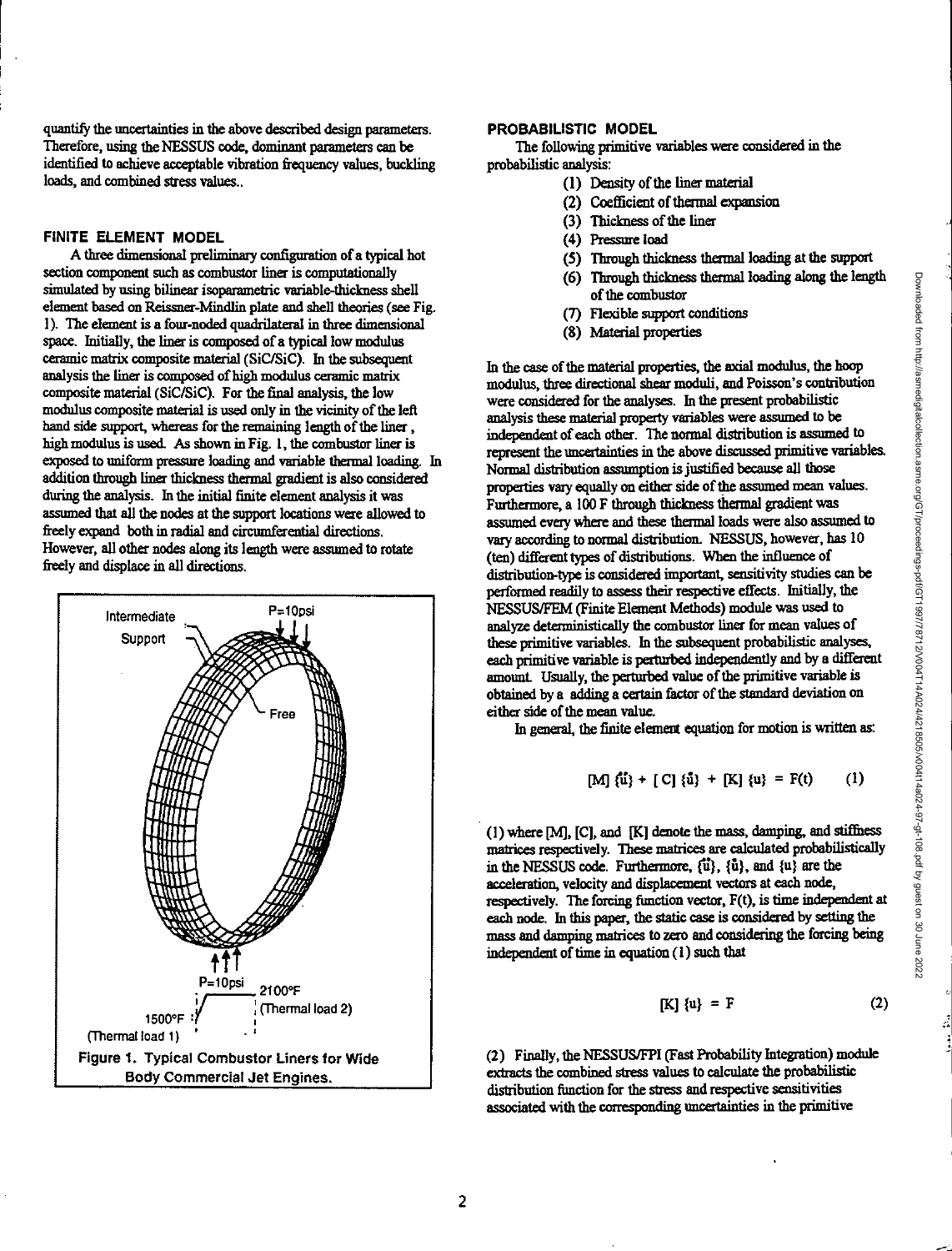inger,

variables. The mean, distribution type and percentage variation for each primitive variable is given in Tables I and II. For the details of the probabilistic simulations and solutions see (refs. 2 and 3).

| Primitivo variables                              | Dist. type    | Mean value                      | Scatter, ±<br>percent |
|--------------------------------------------------|---------------|---------------------------------|-----------------------|
| Donsity                                          | <b>Normal</b> | 0.1002 Ibs/in.-soc <sup>7</sup> | 5.0                   |
| Confliciont of thormal<br>copansion<br>Thicknoss |               | 1.75X10 In Jul 29<br>0.1in.     |                       |
| Prossure load<br>Thormal lood (T <sub>1</sub> )  |               | :10pd<br>1500°F                 |                       |
| Thormal load (T1)<br>Axial modulus               |               | 2100°F<br>30.72 mai             |                       |
| <b>Hoop modulus</b><br>Poisson's contribution    |               | $31.62$ meV<br>4.83 msi         |                       |
| Shoor modulus<br>Shear modulus                   |               | 12.99 ms)<br>12.99 msi          |                       |
| Shoor modulus                                    |               | $13.62 \text{ m}$               |                       |

Table 1 - Primitive Variables and Uncertainties for Probabilistic Structural Analysis of Low Modulus Ceramic Matrix Composite Combustor Liner (Random input data)

| Primitive variables                             | Dist. type | Mean value                                  | Scatter, ± |
|-------------------------------------------------|------------|---------------------------------------------|------------|
|                                                 |            |                                             | percent    |
| Density                                         | Normal     | $0.1002$ (ba/in. eec <sup>2</sup>           | 5.0        |
| Coefficient of thermal<br>oxpannon<br>Thicknoss |            | 1.75X10 in fin FF<br>0.1in.                 |            |
| Pressure load<br>Thormal load (T <sub>1</sub> ) |            | 810nsi<br><b>1500°F</b>                     |            |
| Thormal lood $(\tau_2)$<br>Axial modulus        |            | <b><i><u>SHE2100TH</u></i></b><br>37.98 msi |            |
| <b>Hoop modulus</b><br>Poisson's contribution   |            | 38.93 mai<br>5.73msi                        |            |
| Show modulus<br>Shear modulus                   |            | $15.76$ mar<br>15.76 msi                    |            |
| Show modulus                                    |            | 16.87 mai                                   |            |

\*Assumed for computational convenience - different values are not expected to change the order of sensitivity factors, though their magnitudes may change slightly.

Table 2 - Primitive Variables and Uncertainties for Probabilistic Structural Analysis of High Modulus Ceramic Matrix Composite Combustor Liner (Random Input data)

### **DISCUSSION OF RESULTS**

The combustor material has to satisfy all the structural reliability and safety requirements against the thermo-mechanical loadings. The combustor liner was initially analyzed to obtain the cumulative distribution functions (CDF) of the probabilistic buckling loads and vibration frequencies as well as corresponding sensitivity factors (ref. 4). In addition to satisfying the design requirements with allowable vibration frequencies as well as buckling loads, the stress level in the combustor liner should be below some critical value. Therefore, the probabilistic distribution of the combined stress response was initially calculated for low modulus ceramic matrix composite liner for thermo-mechanical loadings and considering both axial and through thickness thermal gradients (see Fig. 2). It is important to note that the support conditions were assumed to allow the unrestrained radial growth of the combustor. According to Fig. 3, through thickness thermal gradients, the thickness, the coefficient of thermal expansion, and the axial and shear moduli have considerable impact on combined stress with the through thickness thermal gradients having most significant impact. In the subsequent analysis, high modulus ceramic matrix composite material was used to calculate probabilistic combined stresses (see Fig. 4). However for this case, from the sensitivity factors from Figure 5, the scatter in the coefficient of thermal expansion has the highest impact on the probabilistic combined stresses followed by the through thickness thermal gradients, the liner thickness, and finally the axial and shear moduli of the composite. It is important to note that by decreasing the scatter of the thermal expansion coefficient one can increase the reliability of the combustor liner. Finally, in order to reduce the stiffness of the liner material near the support only, a liner with low modulus ceramic matrix composite was assumed near the support and high modulus ceramic matrix composite was used for the remaining length of the liner. This liner material was then analyzed for evaluating probabilistic combined stresses (see Fig. 6) and the respective factors were determined (see Fig. 7). It is important to note that for the mixed material liner the liner material thickness, through thickness thermal gradients, and the coefficient of thermal expansion have equally significant impact on probabilistic combined stresses. For all the above three cases, the magnitude of the mean combined stress near the support vary from 13 ksi to 15 ksi. In addition both the through thickness and axial thermal gradients were dominant contributors to stress magnitude near the support.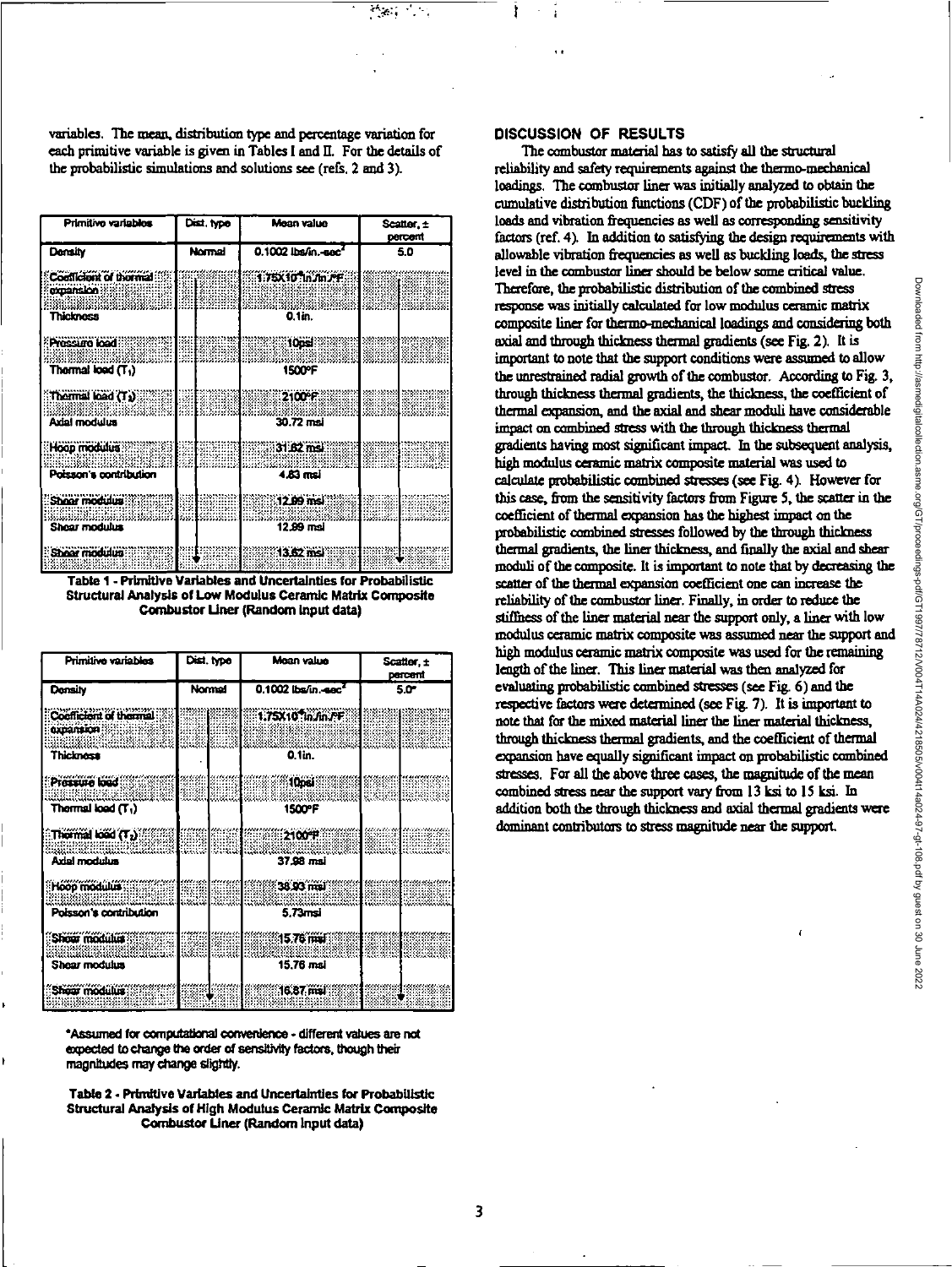

Figure 2. Probable Stress Range at the Unrestrained Support of Low Modulus CMC Combustor Liner





4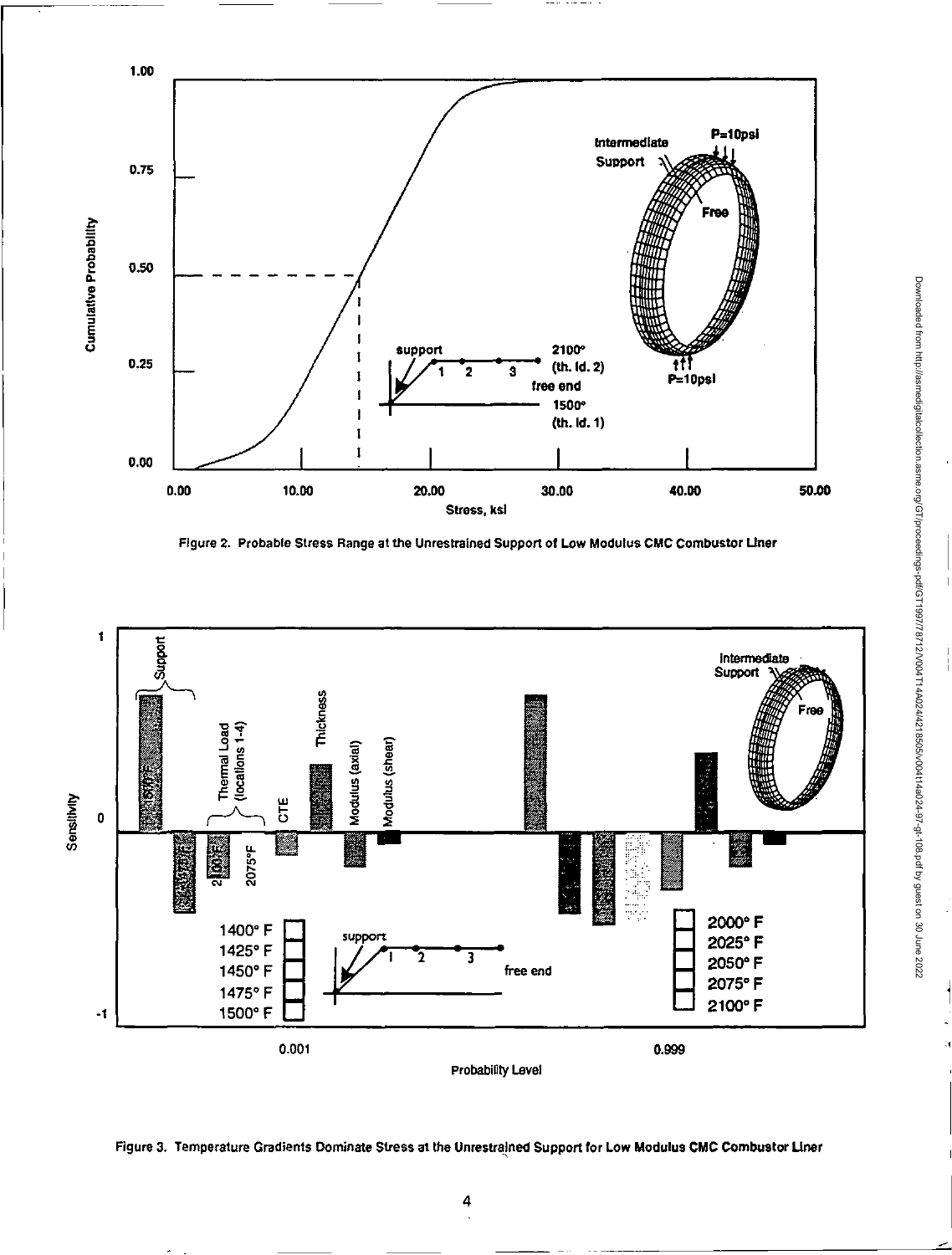

Figure 4. Probable Stress Range at the Unrestrained Support tor the High Modulus CMC Combustor Liner



Probability Level

Figure 5. CIE Dominates Stress at the Unrestrained Support for High Modulus CMC Combustor Liner

Downloaded from http://asmedigitalcollection.asme.org/GT/proceedings-pdf/GT1997/78712/V004T14A024/4218505/v004t14a024-97-gt-108.pdf by guest on 30 June 2022

Downloaded from http://asmediglialcolion.asme.org/GT/proceedings-pdf/GT1997/12/10041740244218505/v00414a024-97-108.pdf by guest on 30 June 2022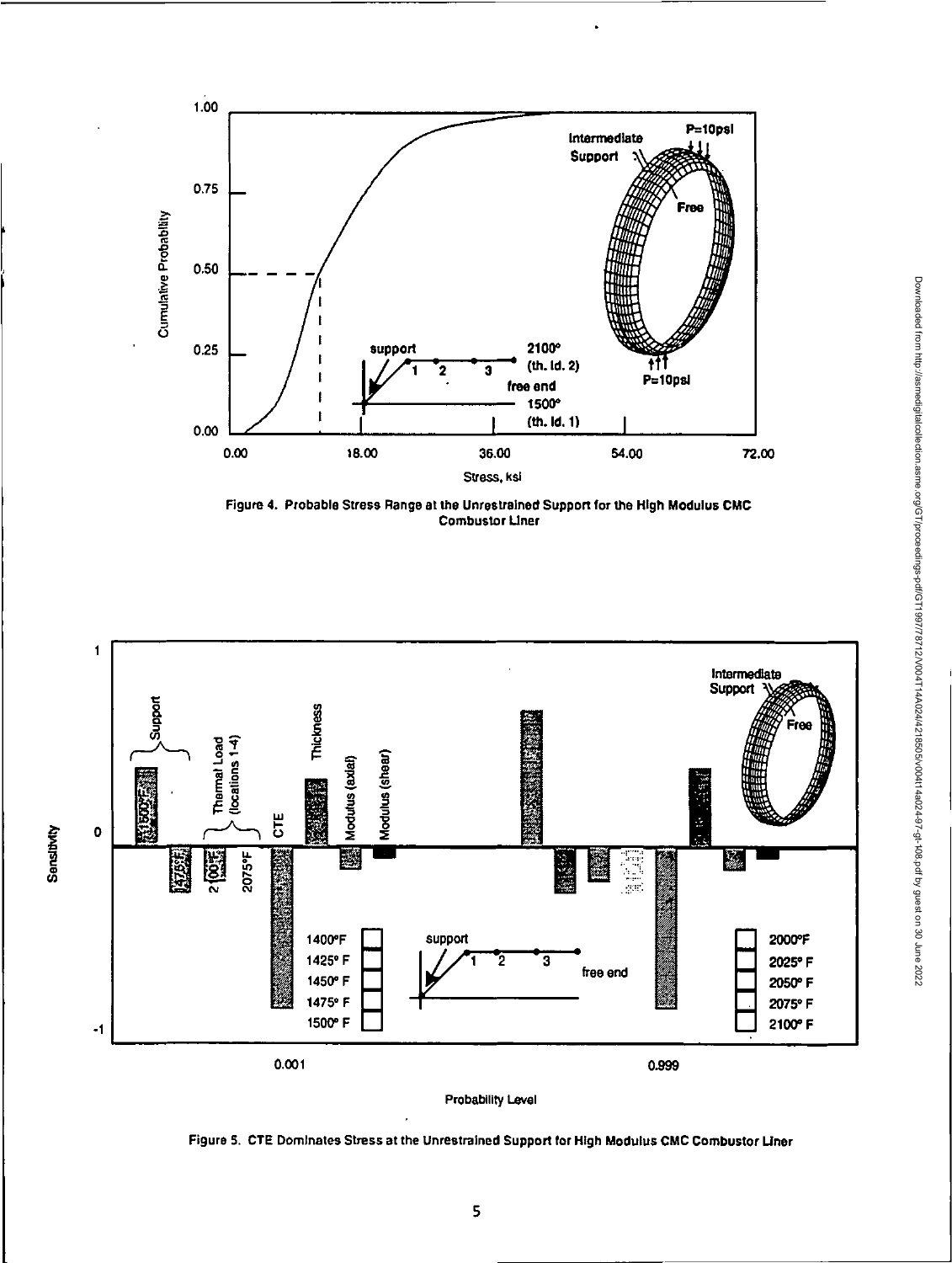

Figure 6. Probable Stress Range at the Unrestrained Support for the Mixed Low/High Modulus CMC Combustor Liner



Figure 7. Temperature Gradients Dominate Stress at the Unrestrained Support for Mixed Low/High<br>Modulus CMC Combustor Liner